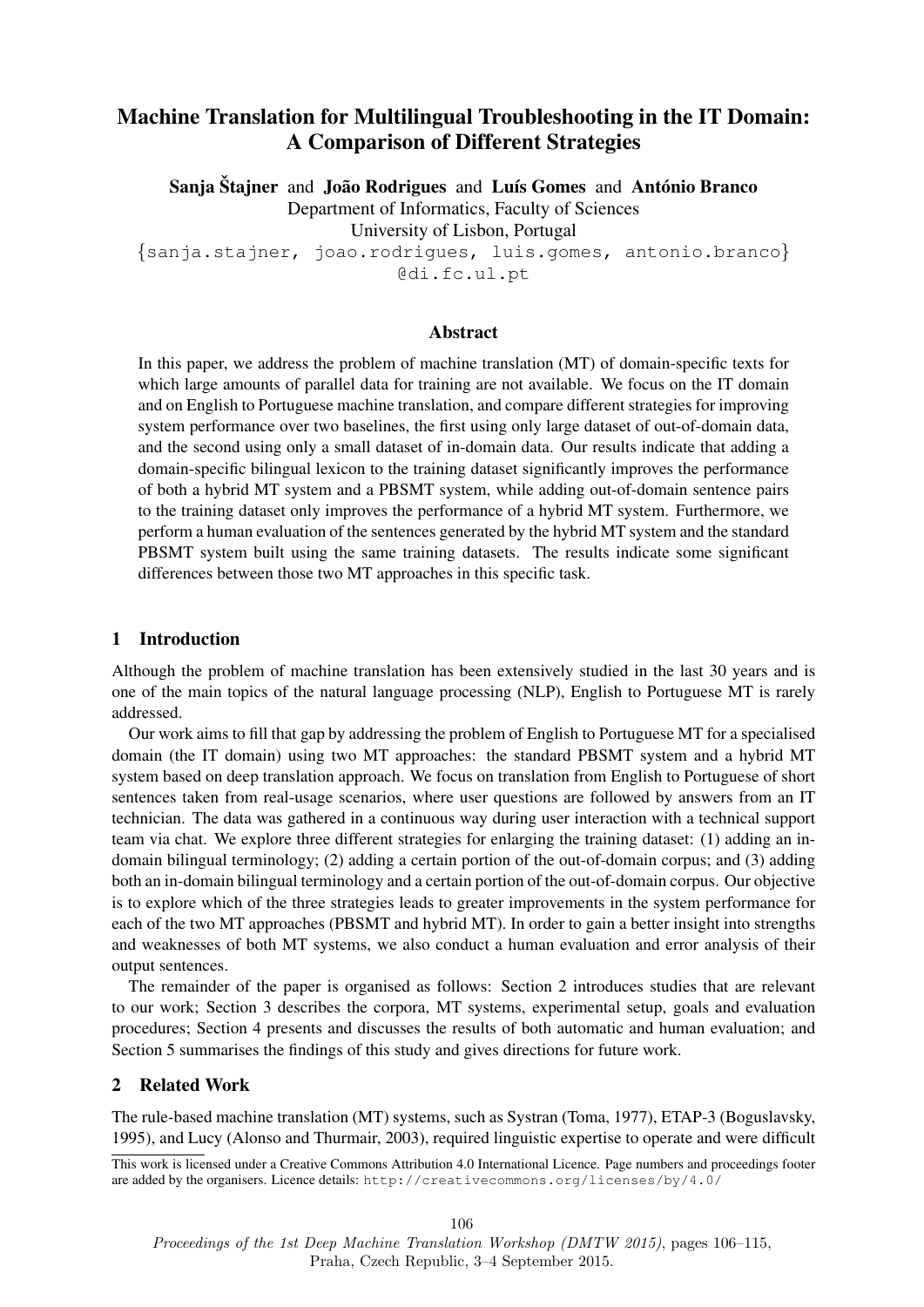to adapt to different languages. The emergence of the word-based IBM models (Brown et al., 1988; Brown et al., 1990; Brown et al., 1993) heralded a new approach to MT – statistical machine translation (SMT) systems. Later, the word-based SMT models were replaced by better-performing phrase-based (Koehn et al., 2007) or hierarchical phrase-based (Li et al., 2009) SMT systems. However, it was noticed that those shallow SMT approaches which do not use any deeper linguistic information or syntax are not able to capture long-distance dependences and may lead to problems with word order and grammatical and semantic cohesion (Fishel et al., 2012). Shallow syntax-based SMT systems tried to address those issues using three different approaches: a *tree-to-string* translation, where linguistic information is applied only on the source side (Huang et al., 2006); a *string-to-tree* translation, where linguistic information is applied only on the target side (Galley et al., 2004), and a *tree-to-tree* translation, where linguistic information is applied on both source and target side (Eisner, 2003). However, for the majority of language pairs, phrase-based SMT systems still produce better results.

The main limitation of SMT systems is that they require large amounts of parallel (or at least comparable) training data, which is hard to obtain for language pairs not covered by the Europarl corpora (Koehn, 2005). Even if Europarl contains data for a particular language pair, another problem arises if the SMT system is needed for a different domain, as the training data may not cover the specific vocabulary or sentence constructions present in the targeted domain. In order to address this problem, many domain-adaptation techniques for SMT have been proposed, ranging from simply adding out-of-domain data to the small amount of in-domain data for training (Foster and Kuhn, 2007) to more sophisticated techniques, such as selecting only particular sentences from the out-of-domain data which are most similar to the in-domain data (Axelrod et al., 2011) or are similar to the sentences with the lowest translation quality (Banerjee et al., 2015).

Hybrid MT systems, in turn, aim to exploit the best of both SMT and rule-based approaches, usually either by combining rule-based transfer with statistical language models in the synthesis phase (Habash and Dorr, 2002), or by combining rule-based with statistical approaches at different points of the Vauquois triangle, as the TectoMT system ( $\check{Z}$ abokrtský et al., 2008) that we use in this study.

# 2.1 English-Portuguese MT

The English-Portuguese translation model built using the standard PBSMT system in the Moses toolkit (Koehn et al., 2007), trained on the largest existing parallel corpora for this language pair (the JRC-Acquis corpus (Steinberger et al., 2006)) achieves a BLEU score (Papineni et al., 2002) of 55% (Koehn et al., 2009). The standard PBSMT system in the Moses toolkit trained on the Fapesp-v2 corpus of English-Brazilian Portuguese texts from the Brazilian scientific news magazine *Revista Pesquisa FAPESP*<sup>1</sup> (Aziz and Specia, 2011) achieves 46.28% BLEU score (Salton et al., 2014).

To the best of our knowledge, there have been no studies reporting performances of English to Portuguese MT systems for any domain-specific tasks, neither have there been any studies comparing different MT approaches for this language pair.

# 3 Methodology

The next four subsections describe the corpora (Section 3.1), MT systems (Section 3.2), experimental setup and the main goal of the translation experiments (Section 3.3), as well as the human evaluation procedure (Section 3.4).

# 3.1 Corpora

We used four corpora in this study:

- 1. EP Europarl corpus (Koehn, 2005) with English on the source side and Portuguese on the target side (1,960,407 sentence pairs) was used as the large out-of-domain corpus.
- 2. IT1 An in-domain IT corpus with 2,000 sentence pairs (1,000 questions and 1,000 answers) compiled under the QTLeap project<sup>2</sup>.

<sup>1</sup>http://revistapesquisa.fapesp.br/

<sup>2</sup>http://qtleap.eu/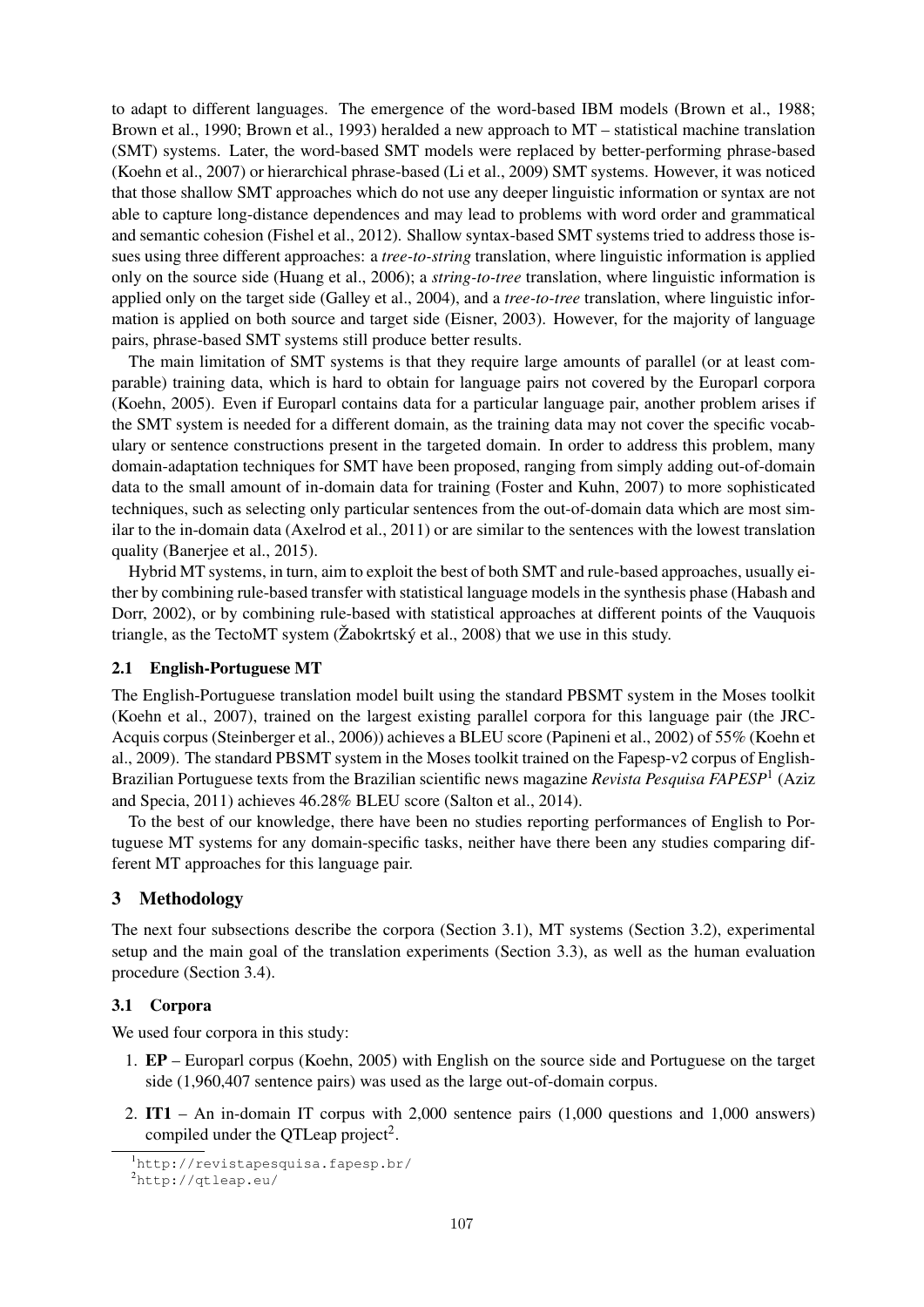| Corpora         | Source (EN)                                   | Target (PT)                                   |
|-----------------|-----------------------------------------------|-----------------------------------------------|
|                 | arrow key                                     | tecla de seta                                 |
| <b>TERM</b>     | gatekeeper                                    | controlador de chamadas                       |
|                 | <b>Planning System Database</b>               | Base de Dados do Sistema de Planeamento       |
|                 | If your disc is not recognized, try changing  | Se o disco não está a ser reconhecido, tente  |
| IT <sub>1</sub> | the USB port.                                 | trocar de entrada USB.                        |
|                 | Which antivirus should I keep, MSE or         | Qual antivrus devo manter, MSE ou AVG?        |
|                 | AVG?                                          |                                               |
|                 | In the Insert menu, select Picture.           | No menu inserir selecione Imagem.             |
| IT <sub>2</sub> | In the taskbar there is an icon shaped like   | Na barra de Tarefas há um ícone em forma      |
|                 | binoculars, click and type in what you want   | de binóculos, clique e escreva o que pretende |
|                 | to search.                                    | procurar.                                     |
|                 | Please rise, then, for this minute's silence. | Convido-os a levantarem-se para um minuto     |
|                 |                                               | de silêncio.                                  |
| EP              | You have requested a debate on this subject   | Os senhores manifestaram o desejo de se       |
|                 | in the course of the next few days, during    | proceder a um debate sobre o assunto nos      |
|                 | this part-session.                            | próximos dias, durante este período de        |
|                 |                                               | sessões.                                      |

|  | Table 1: Examples from the corpora |  |  |  |
|--|------------------------------------|--|--|--|
|  |                                    |  |  |  |

- 3. IT2 Another in-domain IT corpus, with 1,000 sentence pairs (answers only) compiled under the QTLeap project, and comparable with the IT1 corpus.<sup>3</sup>
- 4. TERM A parallel corpus of IT terminology (unigrams or multiword expressions), which consists of the *Microsoft Terminology Collection*<sup>4</sup> (13,030 terms) and a small portion of LibreOffice terminology<sup>5</sup> (995 terms).

Examples from each corpora are presented in Table 1.

# 3.2 Systems

This section describes the two MT systems used for the experiments.

# 3.2.1 TectoMT

TectoMT (Žabokrtský et al., 2008) is a structural MT system which uses two layers of structural description, the shallow a-layer and the deep t-layer, performing the transfer on the t-layer (Figure 1). It encompasses three phases along the Vauquois triangle: analysis (which transforms the input sentence into the a-layer and t-layer in a two-step process), transfer (at the t-layer), and synthesis (which converts the translated t-layer representation to the a-layer and then to the output surface string). The analysis and synthesis phases are hybrid, while the transfer phase is mostly statistical, based on the Maximum Entropy context-sensitive translation models (Mareček et al., 2010).

In the analysis stage, all tokens from the input English sentence are first transformed into nodes in a labeled dependency tree (a-tree) to form a surface syntax layer (analytical layer or a-layer). This is achieved using various NLP tools that perform sentence splitting, tokenisation, morphological tagging, and dependency parsing. We follow the annotation pipeline used for the CzEng 1.0 parallel corpus (Bojar et al., 2012), using the Morče tagger (Spoustová et al., 2007) and the Maximum Spanning Tree parser (McDonald et al., 2005) trained on the CoNLL-2007 conversion of Penn Treebank (Nilsson et al., 2007). Dependencies are further transformed by the rule-based blocks into the a-layer which contains

 $3$ The decision to test the systems only on the answers is the result of the nature of the task in the QTLeap project.

<sup>4</sup>https://www.microsoft.com/Language/en-US/Terminology.aspx

<sup>5</sup>We would like to thank Eleftherios Avramidis and Lukas Poustka for making the LibreOffice corpus available to us.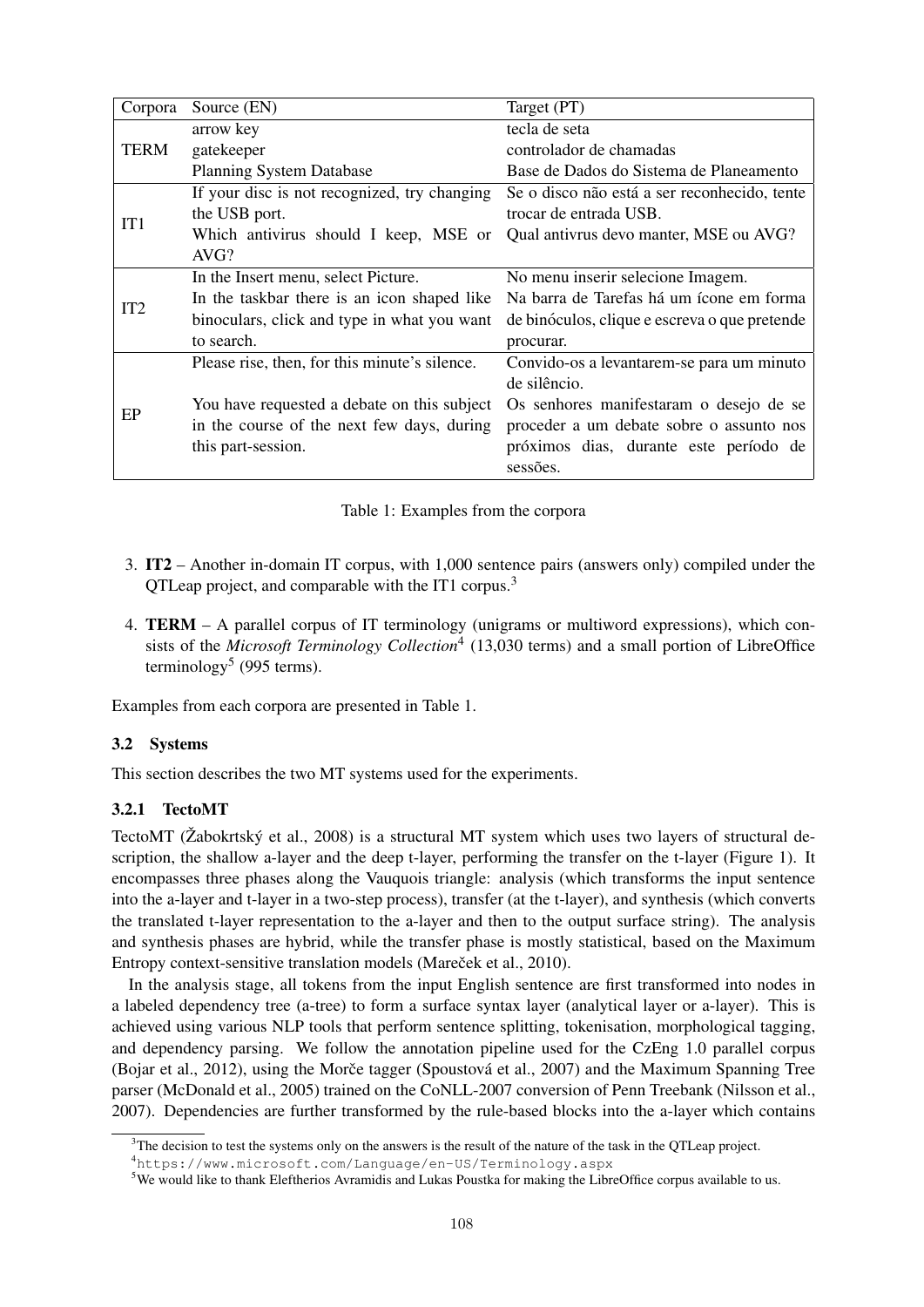

Figure 1: Schema of the TectoMT system

the corresponding *word forms*, *lemmas*, *morphological tags* and *afun* labels (which denote syntactic functions such as subject, predicate, object and attribute).

The next step in the analysis stage is performed using another rule-based block that converts a-trees into t-trees (tectogrammatical layer or t-layer). The t-layer describes the input sentence according to the Functional Generative Description (GFD), and unlike the a-layer (which contains all input tokens), the t-layer only contains content words as nodes (t-nodes). Auxiliary words, such as prepositions, subordinating conjunctions or auxiliary verbs, become attributes of the t-nodes. This is illustrated in an example of the a-layers and t-layers in Figure 2. The t-layer can also introduce new nodes (which did not exist in the a-layer), as for example, in the case of pro-dropped subject personal pronouns which do not correspond to any token in the input sentence.



Figure 2: An example of the a-trees and t-trees in the TectoMT system (the input EN sentence: "Try pressing the F11 key." translated into the output PT sentence: "Tente carregar na tecla f11.")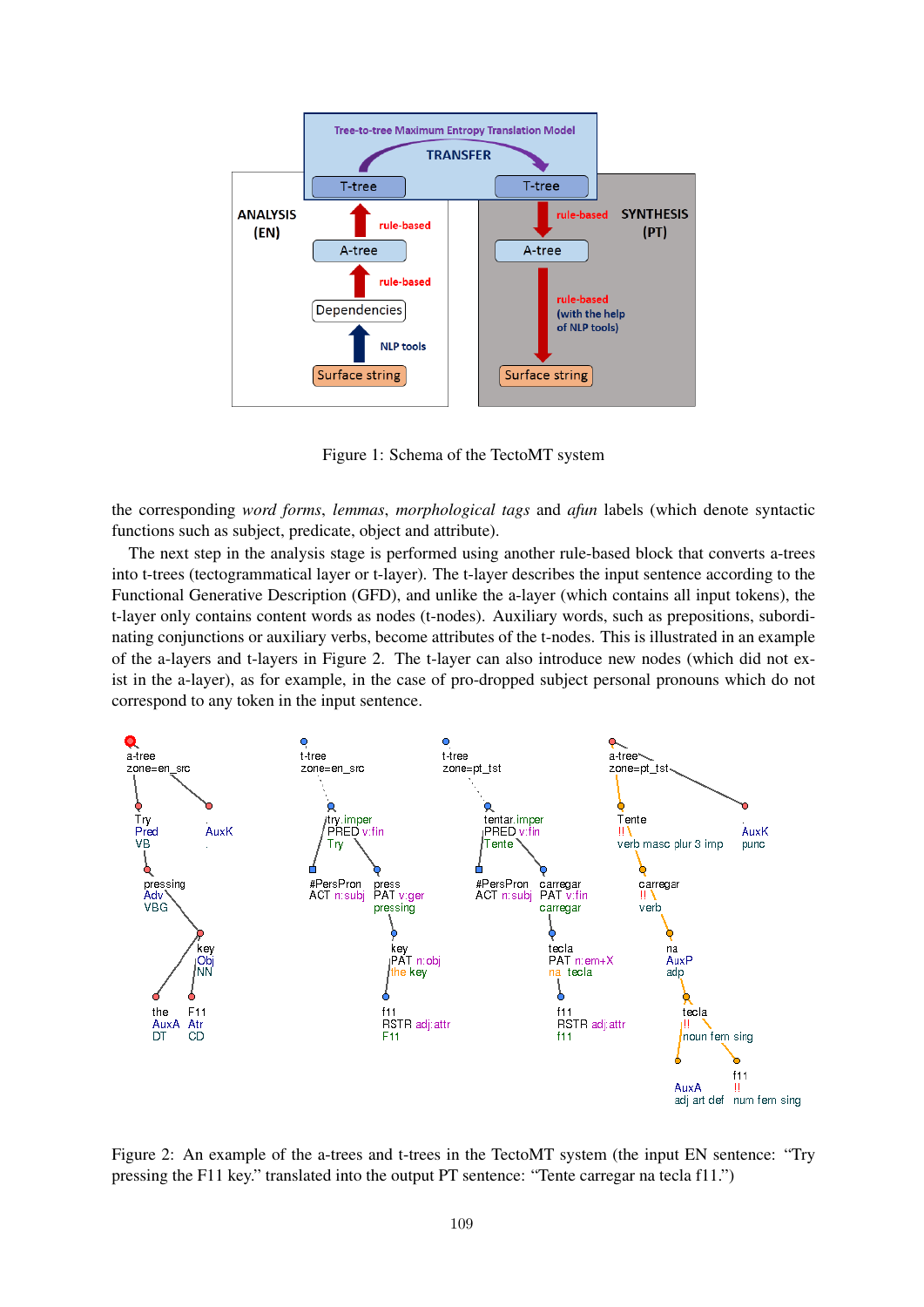After the transfer of the English t-trees into Portuguese t-trees, the synthesis phase constructs a flat surface form of the sentence from the Portuguese t-tree. This is achieved using additional rule-based blocks which take care of word reordering, insertion of negations, prepositions, conjuctions, correct agreement, compound verb forms, etc. The synthesis stage for Portuguese uses the LX-Suite (Branco and Silva, 2006) to perform such tasks.

The expected advantage of the TectoMT system over the standard PBSMT system is that the TectoMT translates t-tree nodes (and not the inflected forms) and should thus be able to generalise over the unseen morphological forms. This is particularly important for translation into morphologically rich languages (such as Portuguese) where data sparseness presents a problem for a purely statistically driven MT systems.

# 3.2.2 PBSMT

In all experiments, we use the same PBSMT model (Koehn et al., 2007), GIZA++ implementation of the IBM word alignment model 4 (Och and Ney, 2003), and the refinement and phrase-extraction heuristics as described by Koehn *et al.* (2003). We tune the systems using MERT (Minimum Error Rate Training (Och, 2003)) and build a 5-gram language model with Kneser-Ney smoothing trained with SRILM (Stolcke, 2002) on the whole target side (Portuguese) of the English to Portuguese Europarl corpus (Koehn, 2005), which contains 1,960,407 sentences.

# 3.3 Experiments

In all experiments, the PBSMT system uses the in-domain IT1 corpus for tuning, and the language model  $(LM)$  is trained on all sentences in the Portuguese side of the Europarl corpus  $(EP)^6$ . All experiments (in both TectoMT and PBSMT systems) are evaluated on the same test dataset (IT2). In order to obtain two baselines for each MT approach (TectoMT and PBSMT) we train both systems on: (1) the full Europarl corpus (EP) as the out-of-domain large corpus (BaselineEP), and (2) the IT1 as the in-domain small corpus (BaselineIT).

In the next four experiments (IT+TERM, IT+EP1, IT+EP10, IT+EP10+TERM), we use the in-domain IT1 corpus as the basis for the training. As this corpus is very small (2,000 sentence pairs only), we explore three different strategies for enlarging the training dataset:

- (S1) Adding an in-domain bilingual terminology (the TERM corpus in the IT+TERM experiment);
- (S2) Adding a certain portion of the out-of-domain EP corpus (1,000 sentence pairs in the IT+EP1 experiment, and 10,000 sentence pairs in the IT+EP10 experiment);
- (S3) Adding both an in-domain bilingual terminology and a certain portion of the out-of-domain EP corpus (10,000 sentence pairs from the EP corpus and the TERM corpus in the IT+EP10+TERM experiment)

# 3.4 Human Evaluation

In order to better assess strengths and weaknesses of both approaches (TectoMT and PBSMT), we also conduct a human evaluation of the sentences generated by both systems for 100 sentence pairs from the test set for the IT+TERM experiments (which led to the highest BLEU score for the PBSMT approach and the second highest BLEU score for the TectoMT approach).

# 3.4.1 Fluency and Adequacy

We ask two native speakers of Portuguese (both employed as linguists) to evaluate the fluency and adequacy of the machine translation obtained by the TectoMT and PBSMT systems trained on the IT+TERM dataset. We follow the TAUS guidelines<sup>7</sup>, which suggest a  $1-4$  scale for both aspects.

<sup>&</sup>lt;sup>6</sup>Note that TectoMT does not need a development dataset and language model.

<sup>7</sup>https://www.taus.net/think-tank/best-practices/evaluate-best-practices/ adequacy-fluency-guidelines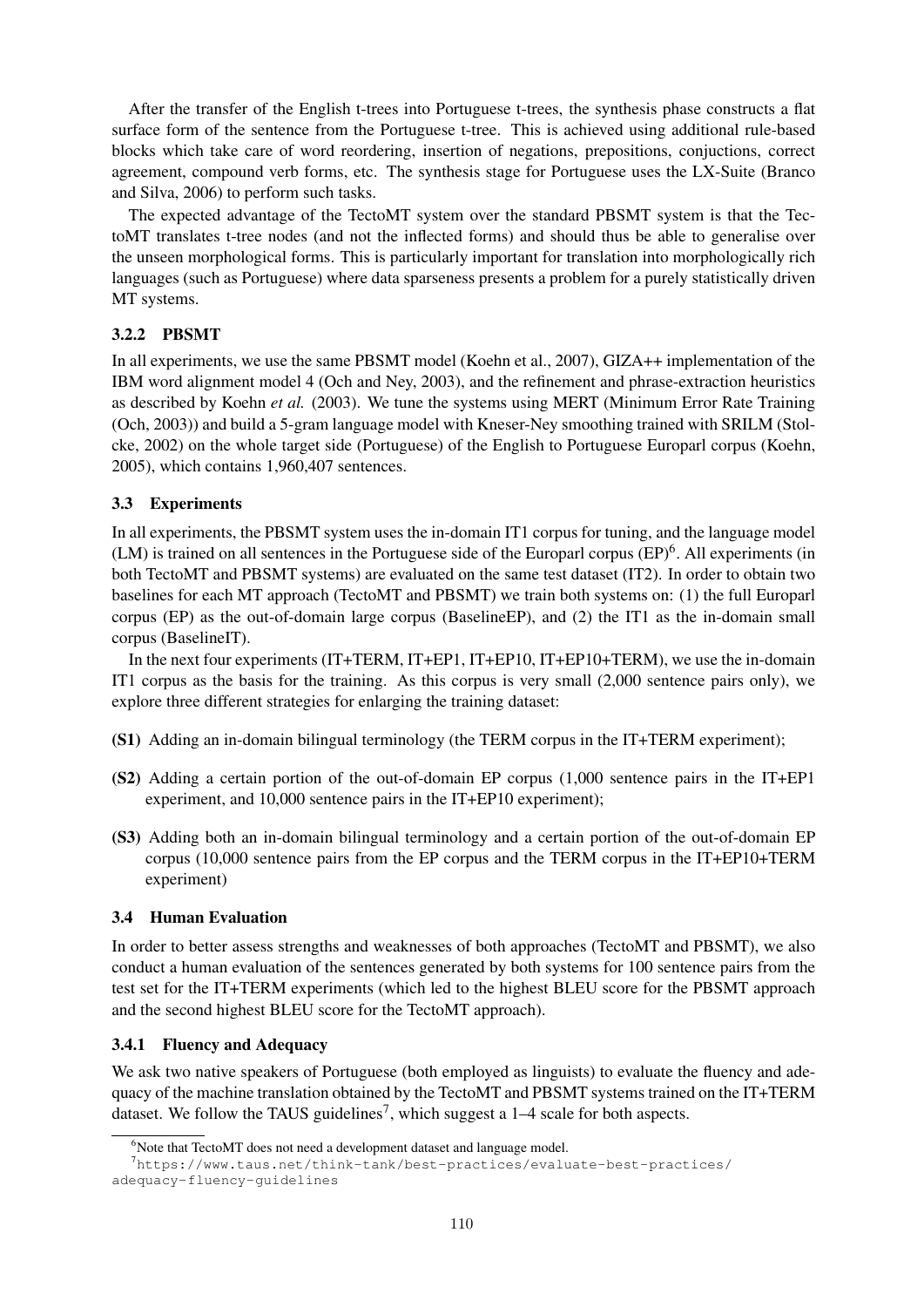Fluency rates "the extent to which the translation is well-formed grammatically, contains correct spellings, adheres to common use of terms, titles and names, is intuitively acceptable and can be sensibly interpreted by a native speaker":

- 4 Flawless
- $3 Good$
- 2 Disfluent
- 1 Incomprehensible

Adequacy rates "how much of the meaning expressed in the source is also expressed in the target translation":

- 4 Everything
- 3 Most
- $2 -$ Little
- 1 None

# 3.4.2 Error Analysis

Following the error classification proposed by Costa-jussà and Farrús (2015) for evaluation of MT from Spanish to Catalan, we asked human evaluators to classify errors of each sentence into four classes:

- 1. Orthographic: punctuation marks, accents, upper- and lowercase, letters, joined/split words, extra spaces, apostrophe;
- 2. Morphologic: gender concord, number concord, verbal morphology (tense, aspect), lexical morphology (POS);
- 3. Semantic: polysemy, homonymy, incorrect meaning, untranslated words (left in the source language), missing words;
- 4. Syntactic: prepositions, relative pronouns, verbal periphrasis, clitics, articles, reorderings.

# 4 Results

The next two subsections present the results of the automatic evaluation of all experiments (Section 4.1), and the human evaluation and error analysis of the selected pair of experiments (Section 4.2).

# 4.1 Automatic Evaluation

The experimental setup for each experiment (the type and the size of the corpora used) and the obtained BLEU scores on the whole test set are presented in Table 2.

All four experiments (IT+TERM, IT+EP1, IT+EP10, and IT+EP10+TERM) of the TectoMT system significantly outperformed both baselines indicating that in the TectoMT approach both strategies (adding different portions of the out-of-domain corpus, and adding bilingual terminology) lead to significant improvements over the BaselineIT. The combination of both strategies (IT+EP10+TERM) resulted in the highest achieved BLEU score (significantly better than all others for the TectoMT system).

For the PBSMT approach, the only two experiments which significantly outperformed the BaselineIT were those trained on the IT+TERM and on the IT+EP10+TERM corpora. This suggests that, for a PBSMT system, adding terminology has a greater impact than adding the out-of-domain corpus. In fact, adding a small portion of out-of-domain corpus (1,000 sentence pairs from EP) to the training dataset negatively influenced the system's performance, resulting in a BLEU score significantly lower than the BaselineIT. Adding a larger portion of the out-of-domain corpus (10,000 sentence pairs from EP) seems not to influence the system's performance significantly.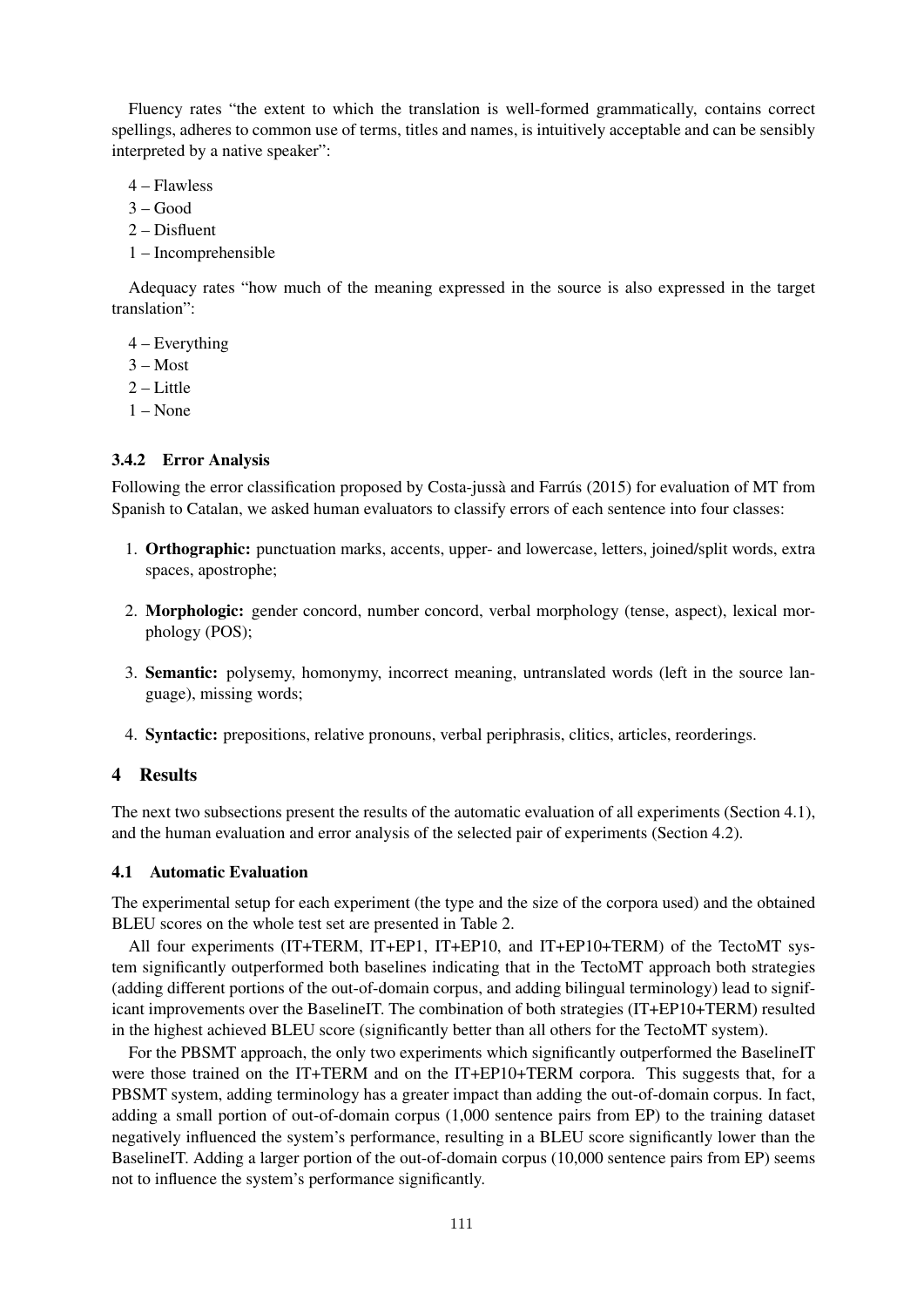| Experiment         |        | Training    |       | Dev.  | Test            | Results (BLEU score) |              |
|--------------------|--------|-------------|-------|-------|-----------------|----------------------|--------------|
|                    | EP     | <b>TERM</b> | IT1   | IT1   | IT <sub>2</sub> | <b>TectoMT</b>       | <b>PBSMT</b> |
| <b>BaselineEP</b>  | all    |             |       | 2,000 | 1,000           | 19.34                | 18.99        |
| <b>BaselineIT</b>  |        |             | 2,000 | 2,000 | 1,000           | 20.77                | 21.55        |
| IT+TERM            |        | 14,025      | 2,000 | 2,000 | 1,000           | 21.89                | 22.73        |
| $IT + EP1$         | 1,000  |             | 2,000 | 2,000 | 1,000           | 20.97                | $*21.08$     |
| $IT + EP10$        | 10,000 |             | 2,000 | 2,000 | 1,000           | 21.16                | 21.66        |
| $IT + EP10 + TERN$ | 10,000 | 14,025      | 2,000 | 2,000 | 1,000           | 22.20                | 22.16        |

Table 2: Translation experiments setup – type and the size of the corpora used (the number of sentence pairs for the IT1, IT2, and EP corpora, and the number of unigram or multiword expression pairs in the case of the TERM corpus), and the results of the automatic evaluation (the results of the systems which significantly outperformed both baselines are shown in bold; the '\*' marks the result which is significantly lower than the result for the BaselineIT; statistical significance is calculated using paired bootstrap resampling (Koehn, 2004))

# 4.2 Human Evaluation Results

The results of our human evaluation of the fluency and adequacy of the output are presented in Table 3. For each sentence we additionally calculate the *Total* score (for each annotator separately) as the rounded arithmetic mean of its *Fluency* and *Adequacy* scores. The TectoMT system achieved significantly higher adequacy score and total score than the PBSMT system. The mean and median value of the fluency score in the TectoMT system was higher than in the PBSMT system, but the reported difference was not statistically significant (at a 0.05 level of significance using the marginal homogeneity test).

| Aspect   | Mean           |              | Median         |              | Mode           |              |       |      |
|----------|----------------|--------------|----------------|--------------|----------------|--------------|-------|------|
|          | <b>TectoMT</b> | <b>PBSMT</b> | <b>TectoMT</b> | <b>PBSMT</b> | <b>TectoMT</b> | <b>PBSMT</b> | Sign. | IAA  |
| Fluency  | 1.78           | L.74         |                |              |                |              | 0.054 | 0.52 |
| Adequacy | 2.28           | 2.24         |                |              |                |              | 0.047 | 0.55 |
| Total    | 2.27           | 2.23         |                |              |                |              | 0.048 | 0.55 |

Table 3: Results of the human evaluation of the fluency and adequacy on a 1–4 scale where higher score denotes better output (IAA is calculated as the squared Cohen's  $\kappa$ , and the statistical significance is calculated in SPSS using the marginal homogeneity test which represent the extension of McNemar test from binary to multinominal response for two related samples)

|              | Mean           |              | Mode<br>Median |              |                | IAA          |       |                |
|--------------|----------------|--------------|----------------|--------------|----------------|--------------|-------|----------------|
| Errors       | <b>TectoMT</b> | <b>PBSMT</b> | TectoMT        | <b>PBSMT</b> | <b>TectoMT</b> | <b>PBSMT</b> | Sign. |                |
| Orthographic | 1.15           | 0.95         | 1.25           |              | 1.5            |              | 0.001 | $0.50^{\circ}$ |
| Morphologic  | 0.97           | 0.74         |                | 0.5          |                |              | 0.000 | 0.54           |
| Syntactic    | 1.31           | 1.26         | 1.5            | 1.5          | 1.5            | 1.5          | 0.045 | 0.49           |
| Semantic     | 1.37           | 15           |                | 1.5          |                |              | 0.009 | 0.53           |

Table 4: Results of the error analysis on a  $0-2$  scale where  $0-$  no errors,  $1-$  one error, and  $2-$  two or more errors (IAA is calculated as the squared Cohen's  $\kappa$ , and the statistical significance is calculated in SPSS using the marginal homogeneity test which represent the extension of McNemar test from binary to multinominal response for two related samples)

The results of the error analysis of the output sentences are presented in Table 4. The number of orthographic, morphologic, and syntactic errors was found to be significantly higher in the output of the TectoMT system than in the output of the PBSMT system, while the number of semantic errors was significantly higher in the PBSMT system.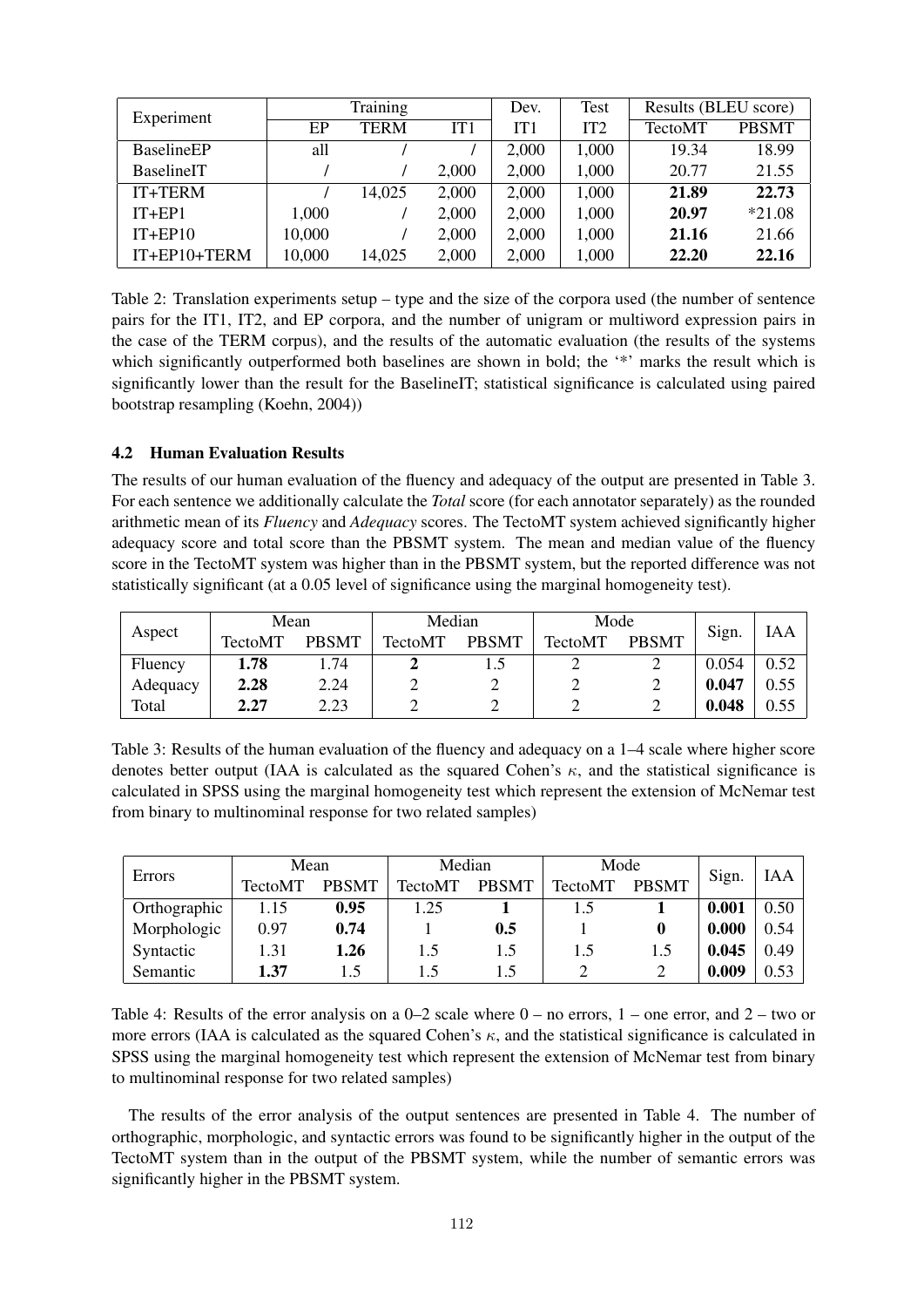|                                                                                                            |         | Number of errors<br>Scores |       |        |         |       |      |  |  |
|------------------------------------------------------------------------------------------------------------|---------|----------------------------|-------|--------|---------|-------|------|--|--|
| Comparison                                                                                                 | Fluency | Adequacy                   | Total | Ortho. | Morpho. | Synt. | Sem. |  |  |
| TectoMT>PBSMT                                                                                              | 47      | 55                         | 55    | 69     |         |       | 98   |  |  |
| TectoMT=PBSMT                                                                                              | 117     | 96                         | 96    | 96     |         | 85    | 102  |  |  |
| TectoMT <pbsmt< td=""><td>36</td><td>49</td><td>49</td><td>35</td><td>42</td><td></td><td>60</td></pbsmt<> | 36      | 49                         | 49    | 35     | 42      |       | 60   |  |  |

Table 5: Comparison of the outputs of the TectoMT and PBSMT systems on a sentence level (TectoMT>PBSMT for *Scores* signifies better output of the TectoMT than PBSMT system, while TectoMT>PBSMT for *Number of errors* signifies worse output of the TectoMT than PBSMT system)

In order to achieve sentence-to-sentence comparison between the two systems, we calculate:

- 1. How many times was the output of the TectoMT system rated as better (TectoMT>PBSMT), equal (TectoMT=PBSMT), or worse (TectoMT<PBSMT) than the output of the PBSMT system; and
- 2. How many times did the output of the TectoMT system contain more (TectoMT>PBSMT), equal number (TectoMT=PBSMT), or less (TectoMT<PBSMT) errors of each of the four types (orthographic, morphologic, semantic, and syntactic) than the output of the PBSMT system.

In this calculation, we compare the outputs of the TectoMT and PBSMT for each original sentence and each annotator separately, a total of 200 comparisons. The results are presented in Table 5. It seems that the sentences generated by the TectoMT system tend to represent more fluent and adequate translation than those generated by the standard PBSMT system. However, the results also show that the number of cases in which the output of the TectoMT system contains more errors than the output of the PBSMT system is greater than the number of cases in which the output of the PBSMT system contains more errors than the output of the TectoMT system. These results indicate that either: (1) the fluency of a sentence cannot be well captured by counting its orthographic, morphological, and syntactic errors, and the adequacy of a sentence cannot be well captured by counting its semantic errors, or (2) the errors produced by the TectoMT system are not as severe as the errors produced by the standard PBSMT system, and thus were, not as severely penalised in terms of fluency and adequacy scores.

#### 5 Conclusions and Future Work

The experiments presented in this paper address the problem of English to Portuguese machine translation of the domain-specific texts (text of the IT domain in this particular case), and report on results obtained using three different techniques to enlarge the training datasets for two MT approaches: the standard PBSMT approach, and the hybrid deep MT approach employed in the TectoMT system.

Our results indicate that adding in-domain bilingual terminology, as well as adding a combination of in-domain bilingual terminology and out-of-domain sentence pairs, significantly improves the performance of both systems. Adding only some portion of out-of-domain sentence pairs, however, only improves the performance of the TectoMT system, while it either impairs or does not significantly change the performance of the standard PBSMT system.

A human evaluation of the output generated by the PBSMT and TectoMT systems revealed better meaning preservation (adequacy score) in the TectoMT system. However, the error analysis showed that the TectoMT system led to a higher number of sentences that had a greater number of orthographic, morphological, syntactic and semantic errors.

We acknowledge that both systems have room for improvement, and thus this work should only be regarded as preliminary. We used only the basic domain-adaptation technique for the PBSMT system, and no domain-adaptation techniques for the TectoMT. In future, the focus will be on implementing the state-of-the-art domain-adaptation techniques for the PBSMT system, as well as on exploring the possibilities of domain adaptation in the TectoMT.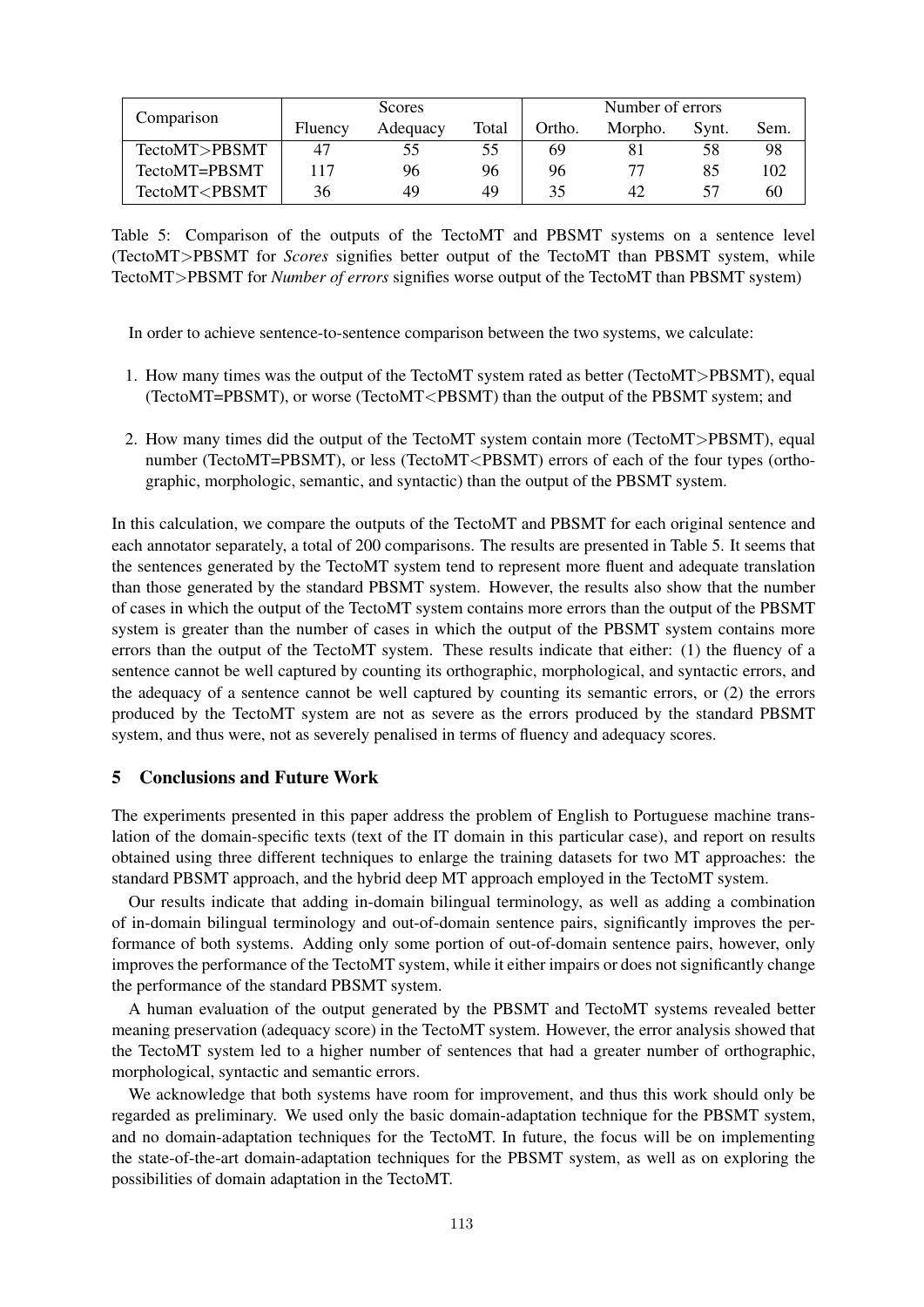#### Acknowledgements

This research was funded by the EC's QTLeap project (FP7-ICT-2013-10-610516) and the Portuguese DP4LT project (PTDC/EEI-SII/1940/2012).

#### References

- Juan A. Alonso and Gregor Thurmair. 2003. The Comprendium Translator system. In *Proceedings of the Ninth Machine Translation Summit*.
- Amittai Axelrod, Xiaodong He, and Jianfeng Gao. 2011. Domain adaptation via pseudo in-domain data selection. In *Proceedings of the conference on Empirical Methods in Natural Language Processing*, pages 355–362.
- Wilker Aziz and Lucia Specia. 2011. Fully automatic compilation of a Portuguese-English parallel corpus for statistical machine translation. In *Proceedings of the 8th Brazilian Symposium in Information and Human Language Technology*, Cuiaba, MT, Obtober. ´
- Pratyush Banerjee, Raphael Rubino, Johann Roturier, and Josef van Genabith. 2015. Quality estimation-guided supplementary data selection for domain adaptation of statistical machine translation. *Machine Translation*, 29(2):77–100.
- Igor Boguslavsky. 1995. A bi-directional Russian-to-English machine translation system (ETAP-3). In *Proceedings of the Fifth Machine Translation Summit*.
- Ondřej Bojar, Zdeněk Žabokrtský, Ondřej Dušek, Petra Galuščáková, Martin Majliš, David Mareček, Jiří Maršík, Michal Novák, Martin Popel, and Aleš Tamchyna. 2012. The joy of parallelism with CzEng 1.0. In *Proceedings of the 8th International Conference on Language Resources and Evaluation (LREC)*, pages 3921–3928.
- António Branco and João Silva. 2006. A Suite of Shallow Processing Tools for Portuguese: LX-Suite. In *Proceedings of the 11th Conference of the European Chapter of the Association for Computational Linguistics (EACL)*.
- Peter F. Brown, John Cocke, Stephen A. Della-Pietra, Vincent J. Della-Pietra, Frederick Jelinek, Robert L. Mercer, and Paul Rossin. 1988. A statistical approach to language trans- lation. In *Proceedings of the International Conference on Computational Linguistics (COLING)*.
- Peter F. Brown, John Cocke, Stephen A. Della-Pietra, Vincent J. Della-Pietra, Frederick Jelinek, John D. Lafferty, Robert L. Mercer, and Paul Rossin. 1990. A statistical approach to machine translation. *Computational Linguistics*, 16(2):76–85.
- Peter F. Brown, Stephen A. Della-Pietra, Vincent J. Della-Pietra, and Robert L. Mercer. 1993. The mathematics of statistical machine translation. *Computational Linguistics*, 19(2):263–313.
- Marta R. Costa-jussà and Mireia Farrús. 2015. Towards human linguistic machine translation evaluation. *Digital Scholarship in the Humanities*, 30(2):157–166.
- Jason Eisner. 2003. Learning non-isomorphic tree mappings for machine translation. In Yuji Matsumoto, editor, *The Companion Volume to the Proceedings of 41st Annual Meeting of the Association for Computational Linguistics*, pages 205–208.
- Mark Fishel, Ondrej Bojar, and Maja Popovic. 2012. Terra: a collection of translation error-annotated corpora. In *Proceedings of LREC*, pages 7–14.
- George Foster and Roland Kuhn. 2007. Mixture-model adaptation for SMT. In *Proceedings of the Second Workshop on Statistical Machine Translation (StatMT)*, pages 129–135.
- Michel Galley, Mark Hopkins, Kevin Knight, and Daniel Marcu. 2004. Whats in a translation rule? In *Proceedings of the Joint Conference on Human Language Technologies and the Annual Meeting of the North American Chapter of the Association of Computational Linguistics (HLT-NAACL)*.
- Nizar Habash and Bonnie J. Dorr. 2002. Handling translation divergences: Combining statistical and symbolic techniques in generation-heavy machine translation. In Stephen D. Richardson, editor, *Machine Translation: From Research to Real Users, 5th Conference of the Association for Machine Translation in the Americas (AMTA)*, volume 2499 of *Lecture Notes in Computer Science*.